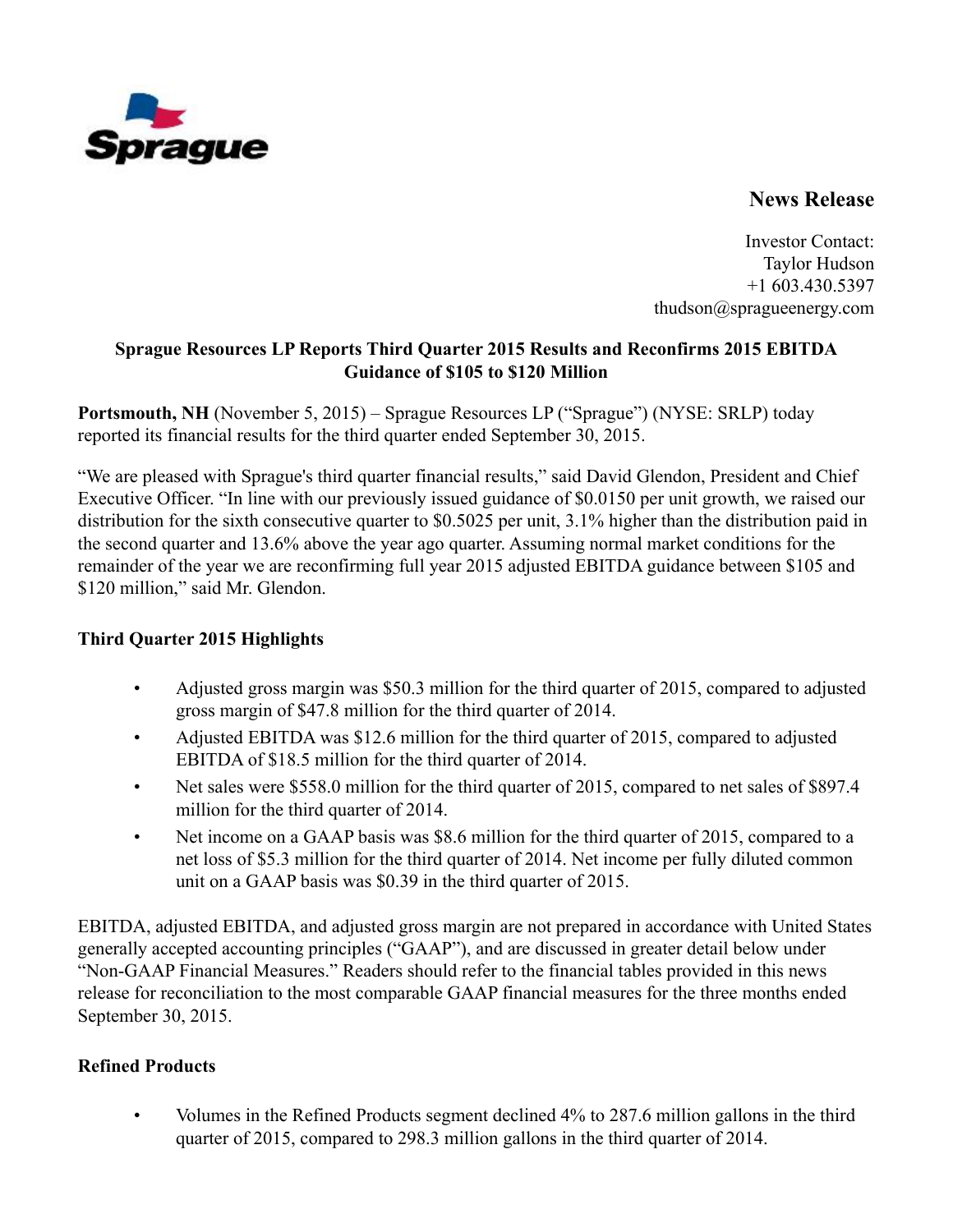• Adjusted gross margin in the Refined Products segment decreased \$324,000, or 1%, to \$31.9 million in the third quarter of 2015, compared to \$32.2 million in the third quarter of 2014.

"Sprague's Refined Products business segment saw a modest 1% year-over-year quarterly decrease in adjusted gross margin," said Mr. Glendon. "Lower volumes for residual fuels offset higher distillate and gasoline volumes during the quarter. We continue to see growth from our acquisition of the Bronx terminal in late 2014, and are in a good position to capitalize on our growth investments at the facility this coming winter."

## **Natural Gas**

- Natural Gas segment volumes increased 2% to 10.5 Bcf in the third quarter 2015, compared to 10.3 Bcf in the third quarter of 2014.
- Natural Gas adjusted gross margin decreased to \$4.4 million for the third quarter of 2015, compared to \$4.6 million for the third quarter of 2014.

"Sprague's Natural Gas business segment continued to post higher sales volumes relative to the year ago quarter thanks in part to our purchase of Metromedia Energy in 2014. As we complete the integration of the business we look forward to realizing the benefits of our larger combined platform this coming winter," reported Mr. Glendon.

# **Materials Handling**

• Materials Handling adjusted gross margin increased by \$2.2 million or 23%, to \$12.0 million for the third quarter 2015, compared to \$9.8 million for the third quarter 2014.

"Materials handling continues to showcase Sprague's diversified business model," said Mr. Glendon. "Another strong quarter of windmill component handling revenues and asphalt storage contracts associated with the Bronx terminal acquisition combined to generate a 23% quarter-over-quarter increase in adjusted gross margin," said Mr. Glendon.

On October 28, 2015, the Board of Directors of Sprague's general partner, Sprague Resources GP LLC, announced its sixth consecutive distribution increase and approved a cash distribution of \$0.5025 per unit for the quarter ended September 30, 2015, representing a 3.1% increase over the distribution declared for the quarter ended June 30, 2015. The distribution will be paid on November 13, 2015 to unitholders of record as of the close of business on November 10, 2015.

"Sprague is on track to deliver strong performance that will translate to continued double digit percentage annual distribution growth for our unitholders," concluded Mr. Glendon.

#### **Financial Results Conference Call**

Management will review Sprague's third quarter 2015 financial results in a teleconference call for analysts and investors today, November 5, 2015.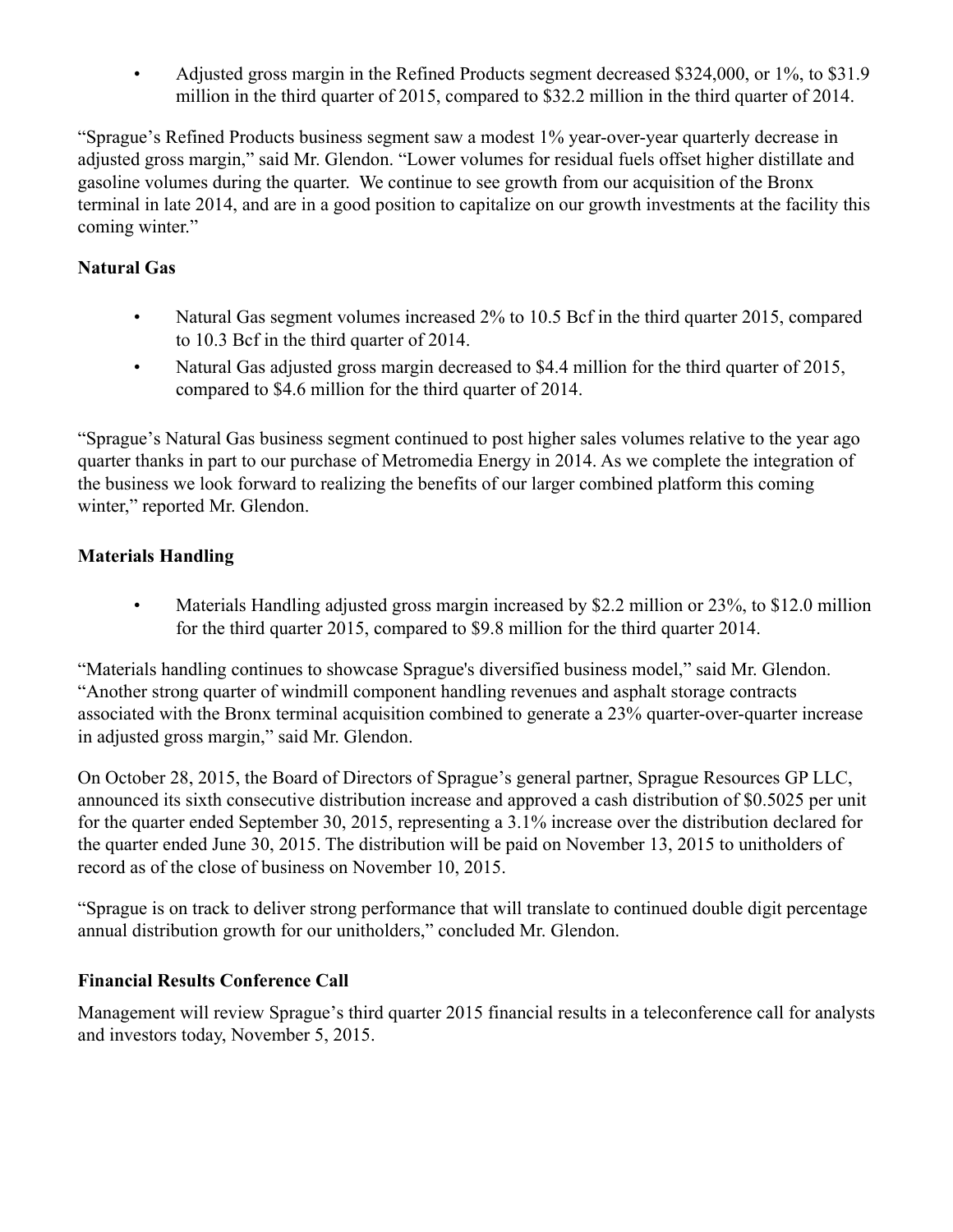| Date and Time:               | November 5, 2015 at 1:00 PM ET                    |
|------------------------------|---------------------------------------------------|
|                              | Dial-in numbers: (866) 516-2130 (U.S. and Canada) |
| Participation Code: 65666225 | $(678)$ 509-7612 (International)                  |

The conference call may also be accessed live by a webcast available on the "Investor Relations" page of Sprague's website at www.spragueenergy.com and will be archived on the website for one year.

### **About Sprague Resources LP**

Sprague Resources LP is a master limited partnership engaged in the purchase, storage, distribution and sale of refined petroleum products and natural gas. Sprague also provides storage and handling services for a broad range of materials.

### **Non-GAAP Financial Measures**

EBITDA, adjusted EBITDA, and adjusted gross margin are used as supplemental financial measures by management and external users of Sprague's financial statements, such as investors, commercial banks, trade suppliers and research analysts, to assess:

- The financial performance of Sprague's assets, operations and return on capital without regard to financing methods, capital structure or historical cost basis;
- The ability of Sprague's assets to generate cash sufficient to pay interest on its indebtedness and make distributions to its equity holders;
- The viability of acquisitions and capital expenditure projects;
- The market value of its inventory and natural gas transportation contracts for financial reporting to its lenders, as well as for borrowing base purposes; and
- Repeatable operating performance that is not distorted by non-recurring items or market volatility.

Sprague defines EBITDA as net income before interest, income taxes, depreciation and amortization. Sprague defines adjusted EBITDA as EBITDA increased by unrealized hedging losses and decreased by unrealized hedging gains, in each case with respect to refined products and natural gas inventory, prepaid forward contracts and natural gas transportation contracts.

Sprague defines adjusted gross margin as net sales less cost of products sold (exclusive of depreciation and amortization) increased by unrealized hedging losses and decreased by unrealized hedging gains, in each case with respect to refined products and natural gas inventory, prepaid forward contracts and natural gas transportation contracts.

EBITDA, adjusted EBITDA, and adjusted gross margin are not prepared in accordance with GAAP. These measures should not be considered as alternatives to net income, income from operations, cash flows from operating activities or any other measure of financial performance or liquidity presented in accordance with GAAP.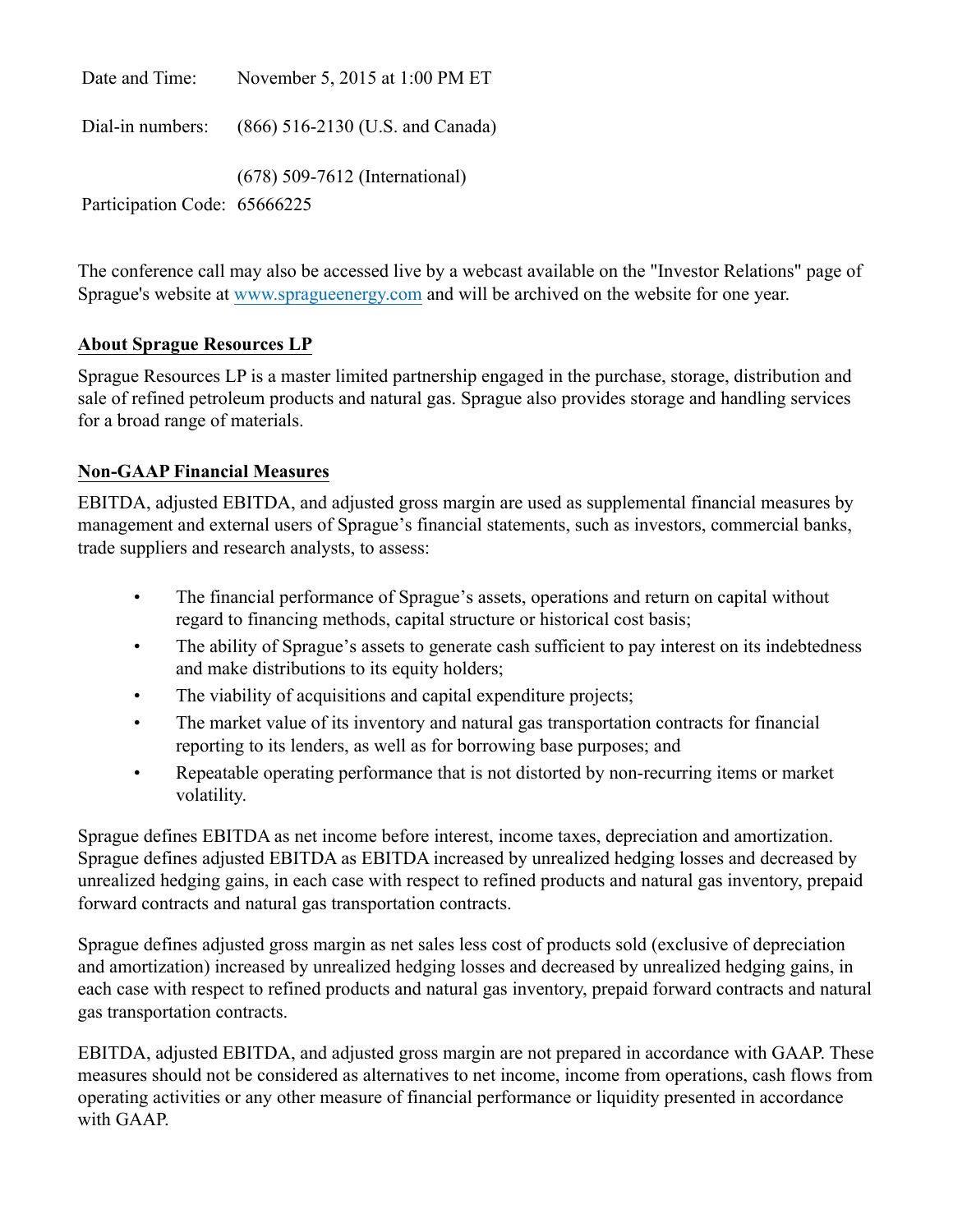#### **Forward Looking Statements**

This press release may include forward-looking statements. These forward-looking statements involve risks and uncertainties that could cause actual results to differ from the results predicted. When considering these forward-looking statements, you should keep in mind the risk factors and other cautionary statements in Sprague's filings with the United States Securities and Exchange Commission (the "SEC"), including those set forth under Item 1A, "Risk Factors" of Sprague's Annual Report on Form 10-K, the Form 10-Q for the period ending June 30, 2015, and any subsequent reports Sprague filed with the SEC. You are cautioned not to place undue reliance on these forward-looking statements. Sprague undertakes no obligation and does not intend to update these forward-looking statements to reflect events or circumstances occurring after this press release.

(Financial Tables Below)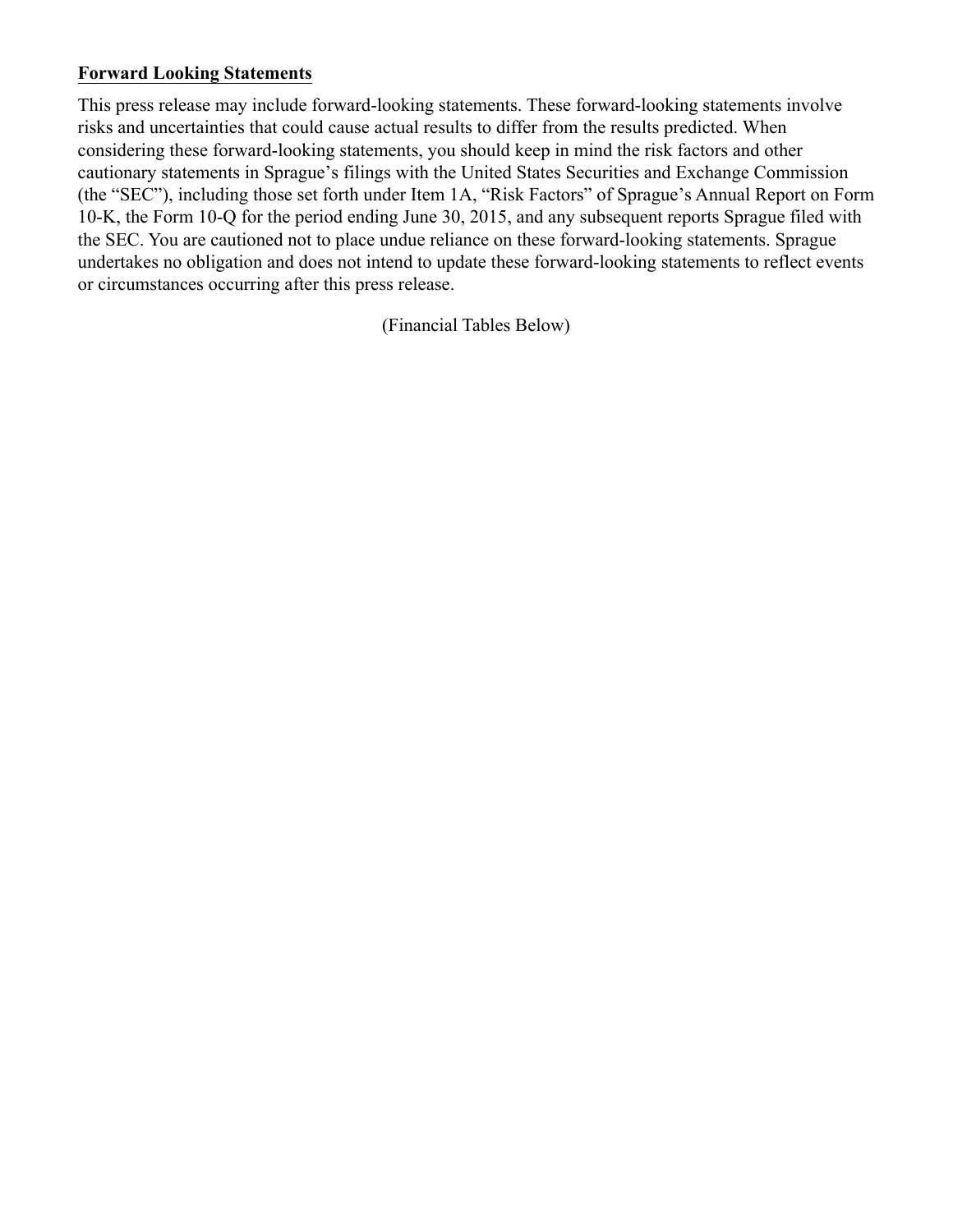#### **Sprague Resources LP Volume, Net Sales and Adjusted Gross Margin by Segment Three Months and Nine Months Ended September 30, 2015 and 2014**

|                                                                        | Three Months Ended September 30, |            |                           |             |               | Nine Months Ended September 30, |               |             |  |  |
|------------------------------------------------------------------------|----------------------------------|------------|---------------------------|-------------|---------------|---------------------------------|---------------|-------------|--|--|
|                                                                        | 2015<br>(unaudited)              |            | 2014(1)                   |             | 2015          |                                 | 2014(1)       |             |  |  |
|                                                                        |                                  |            |                           | (unaudited) |               | (unaudited)                     |               | (unaudited) |  |  |
|                                                                        | (\$ and volumes in thousands)    |            |                           |             |               |                                 |               |             |  |  |
| <b>Volumes:</b>                                                        |                                  |            |                           |             |               |                                 |               |             |  |  |
| Refined products (gallons)                                             |                                  | 287,574    |                           | 298,284     |               | 1,303,092                       |               | 1,193,136   |  |  |
| Natural gas (MMBtus)                                                   |                                  | 10,516     |                           | 10,275      |               | 42,747                          |               | 38,264      |  |  |
| Materials handling (short tons)                                        |                                  | 790        |                           | 741         |               | 1,859                           |               | 1,960       |  |  |
| Materials handling (gallons)                                           |                                  | 62,244     |                           | 101,178     |               | 186,984                         |               | 213,360     |  |  |
| <b>Net Sales:</b>                                                      |                                  |            |                           |             |               |                                 |               |             |  |  |
| Refined products                                                       | \$                               | 488,639    | <sup>\$</sup>             | 830,821     | <sup>\$</sup> | 2,499,335                       | <sup>\$</sup> | 3,574,461   |  |  |
| Natural gas                                                            |                                  | 52,568     |                           | 53,376      |               | 265,805                         |               | 255,058     |  |  |
| Materials handling                                                     |                                  | 12,027     |                           | 9,790       |               | 33,905                          |               | 26,868      |  |  |
| Other operations                                                       |                                  | 4,788      |                           | 3,421       |               | 19,078                          |               | 15,381      |  |  |
| Total net sales                                                        |                                  | 558,022    | $\boldsymbol{\mathsf{S}}$ | 897,408     | \$            | 2,818,123                       | \$            | 3,871,768   |  |  |
| <b>Adjusted Gross Margin:</b>                                          |                                  |            |                           |             |               |                                 |               |             |  |  |
| Refined products                                                       | \$                               | 31,852     | \$                        | 32,176      | $\mathbb{S}$  | 124,101                         | \$            | 101,868     |  |  |
| Natural gas                                                            |                                  | 4,423      |                           | 4,604       |               | 40,556                          |               | 42,614      |  |  |
| Materials handling                                                     |                                  | 12,027     |                           | 9,816       |               | 33,899                          |               | 26,886      |  |  |
| Other operations                                                       |                                  | 2,024      |                           | 1,251       |               | 6,648                           |               | 3,939       |  |  |
| Total adjusted gross margin                                            | $\boldsymbol{\mathsf{S}}$        | 50,326     | \$                        | 47,847      | $\sqrt{3}$    | 205,204                         | $\mathcal{S}$ | 175,307     |  |  |
| <b>Calculation of Adjusted Gross Margin: (2)</b>                       |                                  |            |                           |             |               |                                 |               |             |  |  |
| Total net sales                                                        | \$                               | 558,022    | \$.                       | 897,408     | \$            | 2,818,123                       | <sup>\$</sup> | 3,871,768   |  |  |
| Cost of products sold (exclusive of depreciation and<br>amortization)  |                                  | (498, 537) |                           | (860, 669)  |               | (2,604,969)                     |               | (3,678,876) |  |  |
| Add: unrealized (gain) loss on inventory                               |                                  | (575)      |                           | (4,686)     |               | 5,102                           |               | (11, 311)   |  |  |
| Add: unrealized (gain) loss on prepaid forward<br>contracts            |                                  | 2,248      |                           |             |               | 2,248                           |               |             |  |  |
| Add: unrealized (gain) loss on natural gas<br>transportation contracts |                                  | (10, 832)  |                           | 15,794      |               | (15,300)                        |               | (6,274)     |  |  |
| Total adjusted gross margin                                            | $\mathcal{S}$                    | 50,326     | $\frac{1}{2}$             | 47,847      | \$            | 205,204                         | $\mathcal{S}$ | 175,307     |  |  |

1) On December 9, 2014, the Partnership acquired all of the equity interests in Kildair through the acquisition of the equity interests of Kildair's parent Sprague Canadian Properties LLC. As the acquisition of Kildair by the Partnership represents a transfer of entities under common control, the Consolidated Financial Statements for the three and nine months ended September 30, 2014, and related information presented herein have been recast by including the historical financial results of Kildair for all periods that were under common control.

2) Adjusted gross margin is defined as net sales less cost of products sold (exclusive of depreciation and amortization) increased by unrealized hedging losses and decreased by unrealized hedging gains, in each case with respect to refined products and natural gas inventory, prepaid forward contracts and natural gas transportation contracts.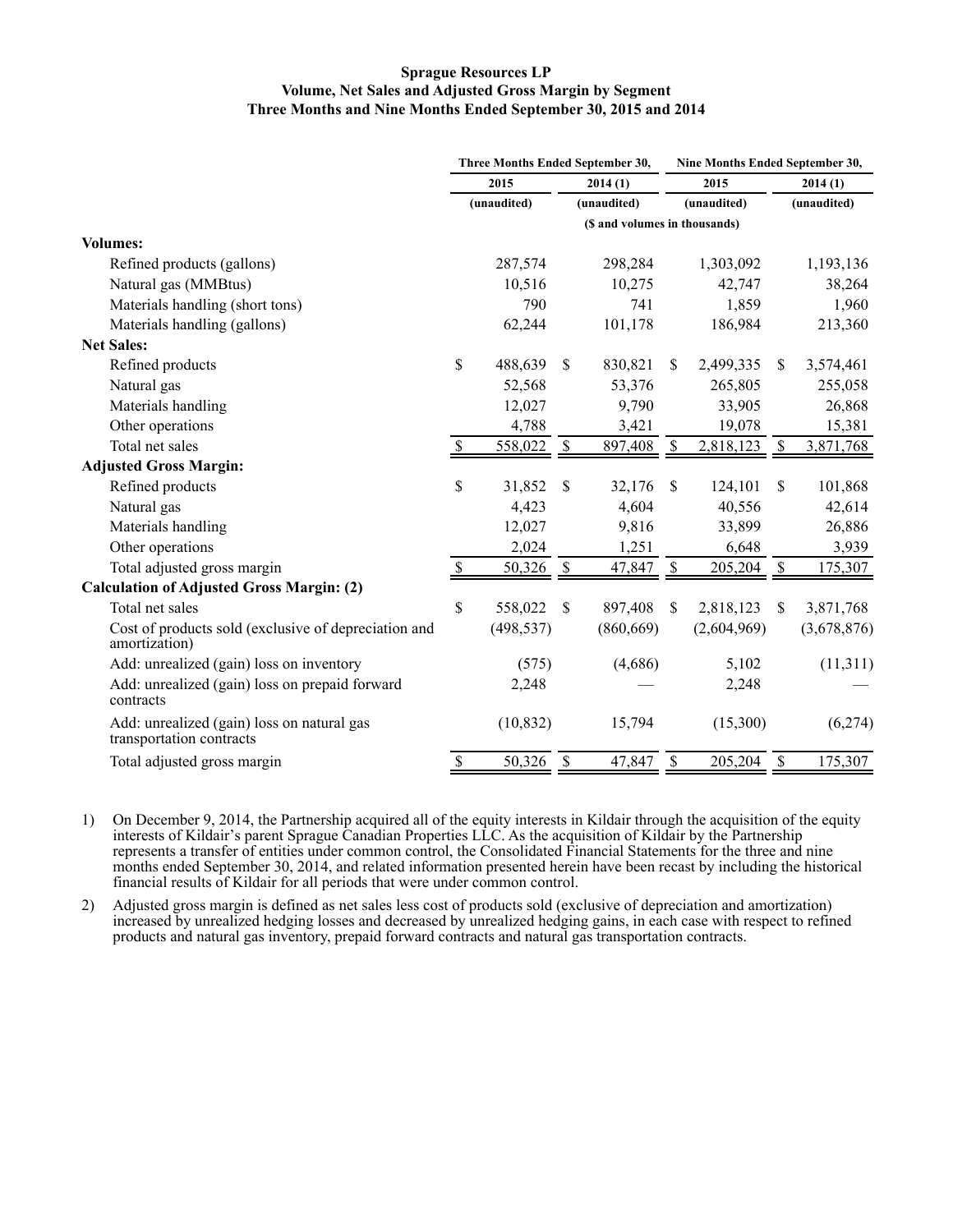#### **Sprague Resources LP Summary Unaudited Financial Data Three Months and Nine Months Ended September 30, 2015 and 2014**

|                                                                        | Three Months Ended September 30, |                   |              | Nine Months Ended September 30, |                           |                   |              |            |
|------------------------------------------------------------------------|----------------------------------|-------------------|--------------|---------------------------------|---------------------------|-------------------|--------------|------------|
|                                                                        |                                  | 2015              |              | 2014(1)                         |                           | 2015              |              | 2014(1)    |
|                                                                        |                                  | (\$ in thousands) |              |                                 |                           | (\$ in thousands) |              |            |
| <b>Statement of Operations Data:</b>                                   |                                  |                   |              |                                 |                           |                   |              |            |
| Net sales                                                              | \$                               | 558,022           | S            | 897,408                         | <sup>S</sup>              | 2,818,123         | S            | 3,871,768  |
| Operating costs and expenses:                                          |                                  |                   |              |                                 |                           |                   |              |            |
| Cost of products sold (exclusive of depreciation and<br>amortization)  |                                  | 498,537           |              | 860,669                         |                           | 2,604,969         |              | 3,678,876  |
| Operating expenses                                                     |                                  | 17,870            |              | 14,401                          |                           | 54,394            |              | 46,597     |
| Selling, general and administrative                                    |                                  | 19,894            |              | 14,923                          |                           | 71,193            |              | 53,458     |
| Depreciation and amortization                                          |                                  | 5,188             |              | 4,373                           |                           | 15,365            |              | 12,458     |
| Total operating costs and expenses                                     |                                  | 541,489           |              | 894,366                         |                           | 2,745,921         |              | 3,791,389  |
| Operating income                                                       |                                  | 16,533            |              | 3,042                           |                           | 72,202            |              | 80,379     |
| Other income                                                           |                                  |                   |              |                                 |                           | 514               |              |            |
| Interest income                                                        |                                  | 138               |              | 124                             |                           | 367               |              | 401        |
| Interest expense                                                       |                                  | (6, 399)          |              | (6, 819)                        |                           | (20, 624)         |              | (21, 548)  |
| Income (loss) before income taxes                                      |                                  | 10,272            |              | (3,653)                         |                           | 52,459            |              | 59,232     |
| Income tax provision                                                   |                                  | (1,692)           |              | (1,649)                         |                           | (2, 490)          |              | (2,006)    |
| Net income (loss)                                                      |                                  | 8,580             |              | (5,302)                         |                           | 49,969            |              | 57,226     |
| Income attributable to Kildair                                         |                                  |                   |              | (5, 416)                        |                           |                   |              | (2,103)    |
| Incentive distributions declared                                       |                                  | (105)             |              |                                 |                           | (154)             |              |            |
| Limited partners' interest in net income (loss)                        | $\mathcal{S}$                    | 8,475             | \$           | (10, 718)                       | $\boldsymbol{\mathsf{S}}$ | 49,815            | \$           | 55,123     |
| Net income (loss) per limited partner unit:                            |                                  |                   |              |                                 |                           |                   |              |            |
| Common - basic                                                         | \$                               | 0.40              | \$           | (0.53)                          | $\boldsymbol{\mathsf{S}}$ | 2.37              | \$           | 2.73       |
| Common - diluted                                                       | \$                               | 0.39              | \$           | (0.53)                          | -\$                       | 2.32              | \$           | 2.73       |
| Subordinated - basic and diluted                                       | \$                               | 0.40              | \$           | $(0.53)$ \$                     |                           | 2.37              | \$           | 2.73       |
| Units used to compute net income (loss) per limited partner<br>unit:   |                                  |                   |              |                                 |                           |                   |              |            |
| Common - basic                                                         |                                  | 10,999,848        |              | 10,091,388                      |                           | 10,965,400        |              | 10,085,058 |
| Common - diluted                                                       |                                  | 11,253,395        |              | 10,091,388                      |                           | 11,199,128        |              | 10,120,935 |
| Subordinated - basic and diluted                                       |                                  | 10,071,970        |              | 10,071,970                      |                           | 10,071,970        |              | 10,071,970 |
| Reconciliation of net income (loss) to adjusted EBITDA:                |                                  |                   |              |                                 |                           |                   |              |            |
| Net income (loss)                                                      | \$                               | 8,580             | \$           | $(5,302)$ \$                    |                           | 49,969            | \$           | 57,226     |
| Add/(Deduct):                                                          |                                  |                   |              |                                 |                           |                   |              |            |
| Interest expense, net                                                  |                                  | 6,261             |              | 6,695                           |                           | 20,257            |              | 21,147     |
| Tax provision                                                          |                                  | 1,692             |              | 1,649                           |                           | 2,490             |              | 2,006      |
| Depreciation and amortization                                          |                                  | 5,188             |              | 4,373                           |                           | 15,365            |              | 12,458     |
| EBITDA(2)                                                              | $\mathcal{S}$                    | 21,721            | $\mathbb{S}$ | 7,415                           | $\mathcal{S}$             | 88,081            | $\mathbb{S}$ | 92,837     |
| Add: unrealized (gain) loss on inventory                               |                                  | (575)             |              | (4,686)                         |                           | 5,102             |              | (11,311)   |
| Add: unrealized (gain) loss on prepaid forward contracts               |                                  | 2,248             |              |                                 |                           | 2,248             |              |            |
| Add: unrealized (gain) loss on natural gas transportation<br>contracts |                                  | (10, 832)         |              | 15,794                          |                           | (15,300)          |              | (6,274)    |
| <b>Adjusted EBITDA (3)</b>                                             | $\mathbb{S}$                     | 12,562            | $\mathbb{S}$ | 18,523                          | $\mathbb{S}$              | 80,131            | $\sqrt{\ }$  | 75,252     |

1) On December 9, 2014, the Partnership acquired all of the equity interests in Kildair through the acquisition of the equity interests of Kildair's parent Sprague Canadian Properties LLC. As the acquisition of Kildair by the Partnership represents a transfer of entities under common control, the Consolidated Financial Statements for the three and nine months ended September 30, 2014, and related information presented herein have been recast by including the historical financial results of Kildair for all periods that were under common control.

2) EBITDA represents net income before interest, income taxes, depreciation and amortization.

3) Adjusted EBITDA represents EBITDA increased by unrealized hedging losses and decreased by unrealized hedging gains, in each case with respect to refined products and natural gas inventory, prepaid forward contracts and natural gas transportation contracts.